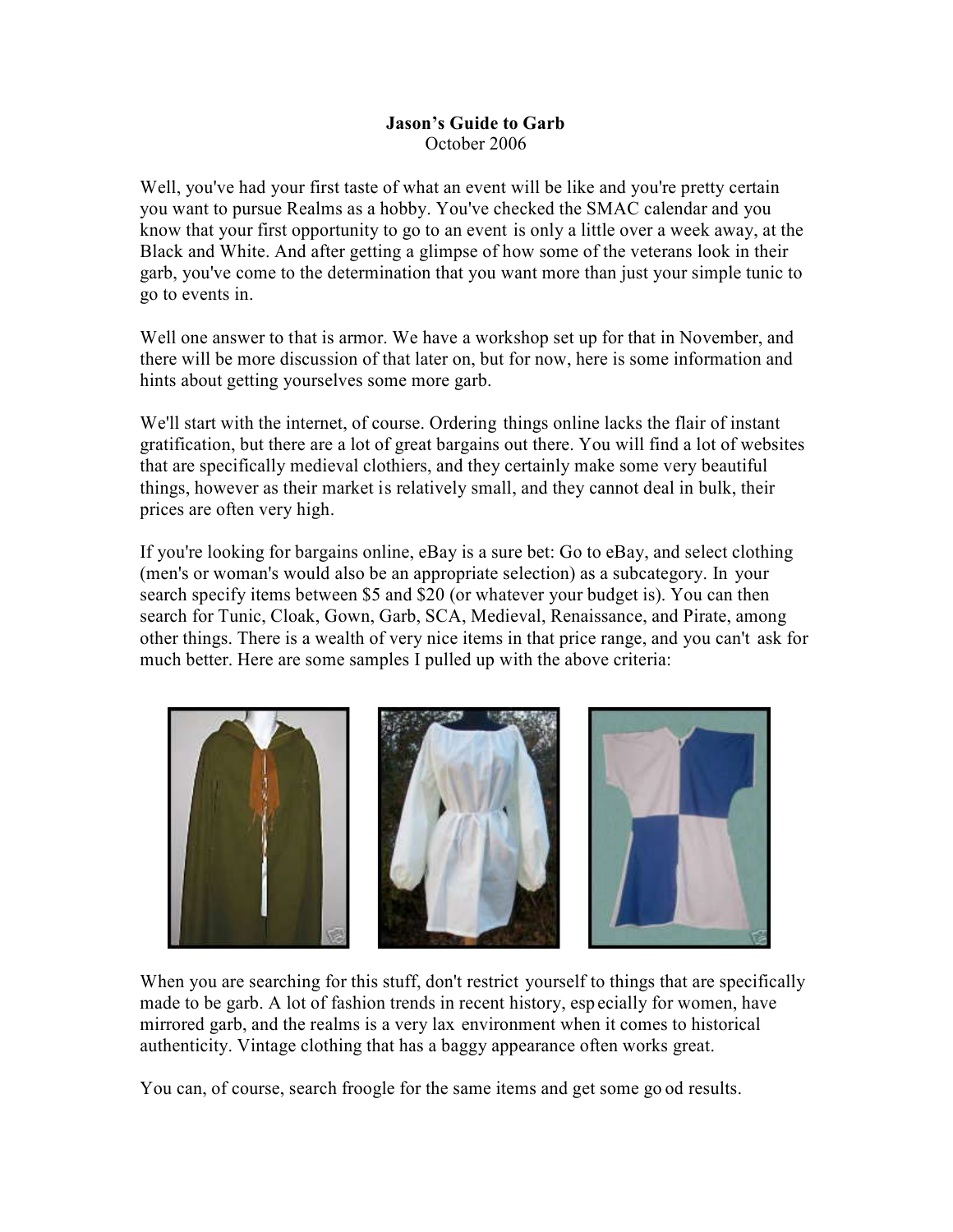If you're not as pressed for cash, here are some commercial sites that deal in garb. These are all places I or friends of mine have dealt with.

- [Woolly Cat](http://www.woollycat.net/) (http://www.woollycat.net/)
- [Museum Replicas](http://www.museumreplicas.com/webstore/Home.aspx) (http://www.museumreplicas.com/)
- [Threads of Time](http://www.threadsoftime.com/) (http://www.threadsoftime.com/)
- [Grey Cat Designs](http://www.greycatdesigns.bigstep.com/homepage.html) (http://www.greycatdesigns.bigstep.com/)
- [Pendragon Costumes](http://www.pendragoncostumes.com/) (http://www.pendragoncostumes.com/)

Now then, some of you may not want to buy online. Lucky for you there are a wealth of places just in your hometown where you can get some garb. Right now it's Halloween time, and some things that are out there as costumes are right down our alley. But some everyday items are out there too.

**The Salvation Army/Goodwill** - Remember that vintage clothing I was talking about? Well Salvals and Goodwill are great sources of it. Women especially will find shirts, skirts, and gowns that are very garb like. These places are also great for cheap leather belts, which are a must have for holding your tunics and tabards on. Old motorcycle boots are a great deal and work great for garb boots, and once in a while you can even get a good cloak. These are places to keep your eyes on.

**Secondhand Stores** - Any kind of consignment or thrift shop will have generally the same items as a Goodwill store, so check these too. Go to the ones near where rich people live for the best items.

**T.J. Max** - This is another great place for the ladies. Modern cloaks are virtually indistinguishable from some medieval cloak styles, and you can find some garb-like shirts here as well.

**Payless Shoe Source** - This is a big one right now, again, mostly for the ladies. There are a couple styles of really great looking garb boots in their line up right now. Garb boots are always easier for women then men, but make SURE you never get anything with big heals on it. They will destroy your ankles. You can usually get a good pair for \$30-\$40, which is a great deal for boots.

**DSW** - Again with the garb boots for the ladies and sometimes men.

**Hot Topic** - There are a lot of fake corset like items here for the ladies. I mention this place with apprehension as anything that comes from here looks tragically gothy. I regret to inform you that if you get anything made out of PVC I will never speak to you again. These will all be expensive, however.

**Lingerie Stores**- These places also have corsets for the ladies, and better ones than hot topic does. These will often be very expensive.